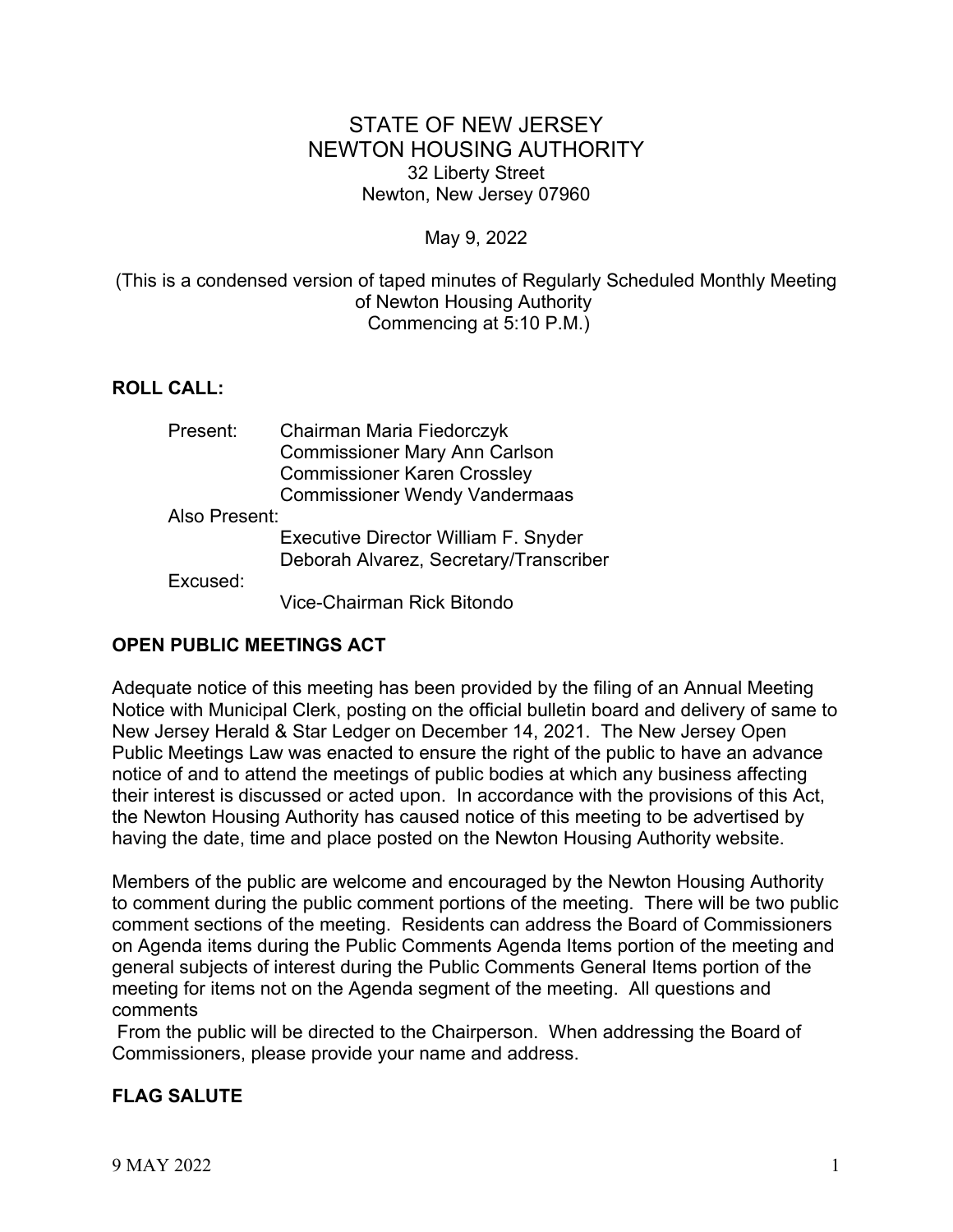# **PUBLIC COMMENTS – AGENDA ITEMS**

LAURA M – 3H – When will they do inspection of elevator? ED Snyder will report on that as part of his Management Report.

### **APPROVAL OF MINUTES – APRIL 11, 2022**

Motion to approve made by Commissioner Crossley; 2<sup>nd</sup> by Commissioner Carlson.

VOTE: AYES/All Present Commissioners (4) Excused: Bitondo

# **ADMINISTRATIVE REPORT – EXECUTIVE DIRECTOR**

ED SNYDER: Recertifications of tenants' income is about 80% done. Apartment inspections completed: list of items needing repair. Many windows don't work – pick up and they fall down. Starting today a full-time maintenance man will be here every day to make repairs. Man has extensive background in maintenance: electrician/plumber/carpenter and spent many years installing windows. Going into a back room he found parts for windows – he will do so many at a time. Should you have

a problem window, put your name on the list.

ELEVATOR – ED Snyder having arguments with elevator company; unhappy! Several Change Orders approved last month; tried to negotiate one – no negotiating for removing oil. Change Order on for tonight for another \$8,531.90. After all the work, elevator put back in service; been inspected and elevator not leveling to floor. Pictures were included with Change Order sent to Commissioners. Elevator pump, I'm told, now has to be replaced because of bad oil that was in there – now fouling up. ED Snyder feels NHA has no choice in the matter. Question is where do we move on with the elevator once it's repaired. Do we get another elevator company or not; not happy with them. Email sent to all Commissioners was "cc-ed" to Larry Sicanti (ph.) from Excel Elevator to tell him, not happy with you; not happy with fact it seems you bid a certain amount and after the fact, there's another 15-\$20,000. We will discuss potentially changing companies, but need to get elevator back in service. Suggesting Board approve Change Order as we have no choice.

1. RESOLUTION #2022-18 – APPROVAL OF CHANGE ORDER TO REPLACE VALVE ON ELEVATOR - \$8,531.90

Motion to approve made by Chairman Fiedorczyk; 2<sup>nd</sup> by Commissioner Carlson.

VOTE: AYES/All Present Commissioners (4) Excused: Bitondo

ED SNYDER: Hopefully, they'll replace valve and put elevator back in service. **Masonry work:** Concrete in front of building: man was in hospital and have a preconstruction meeting next Wednesday with him to discuss how tenants can get cars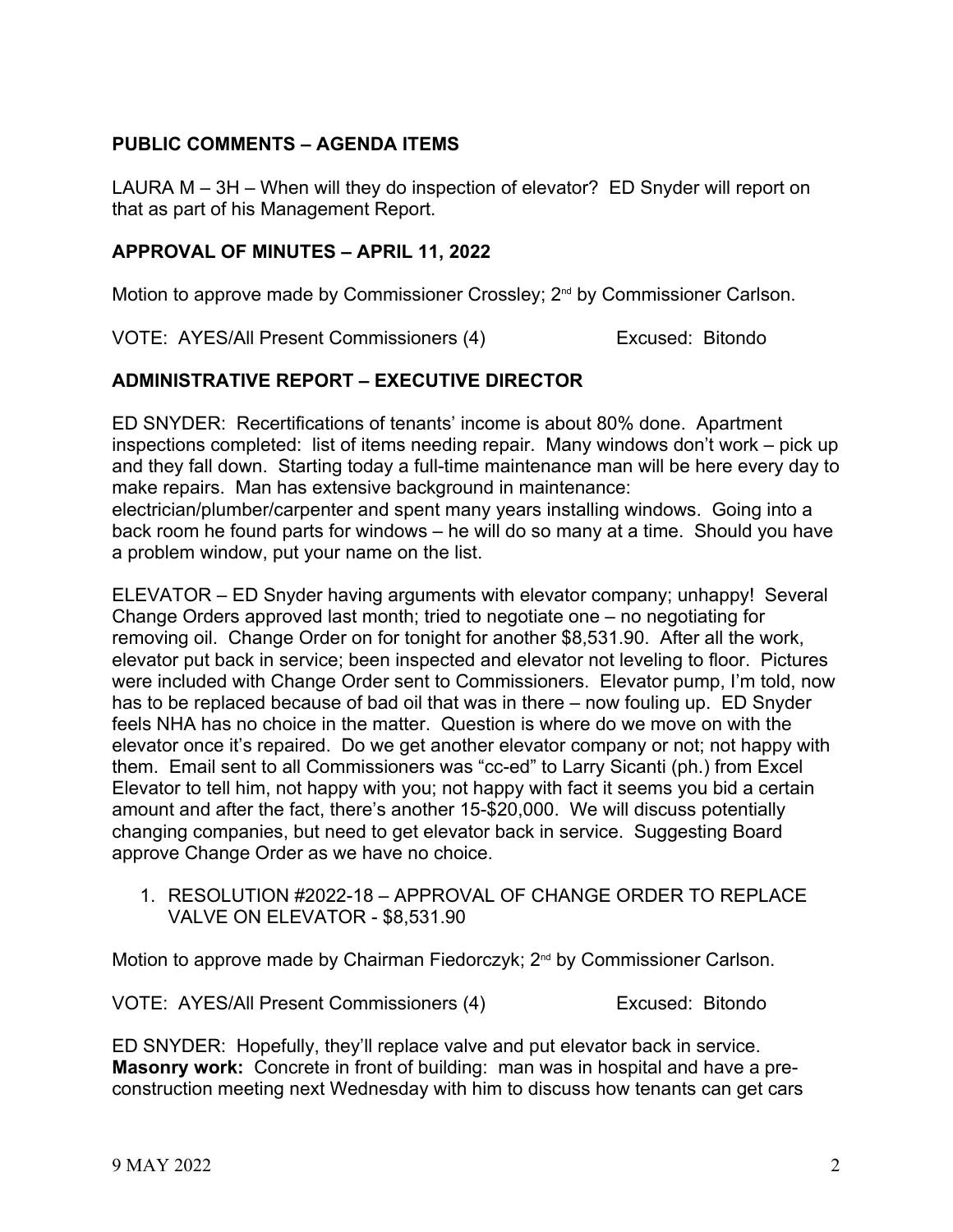in/out of parking lot while damaged sidewalk is replaced. I went around back of building today with Joan, who injured herself on these rising concrete areas; many areas need to be replaced – curbs sunk, tripping hazard everywhere. As part of Streamline Conversion, ED Snyder suggests all curbing and everything be replaced.

**Water conditioner-softener** has been out and unable to get 3 prices. Price to replace is 7-\$8,000; today ED Snyder issued formal Request for Bids and was advertised.

**Boiler inspection** from Hartford Steam Boiler – 1 infraction, which is being resolved and that violation will go away.

**Key fob system** to get in/out of building and is on the fritz; no longer can make any key fobs. Office giving out old ones that we have. Company who works on it is giving NHA a quote to replace the system. Computer crashed. We need company that has it, to do it as there's a box that has all the date in it and it has to be extracted from there into new computer. Only one who can do it, apparently, is that man.

**Pot holes in parking lot** – NHA has authorized landscaper to do that and has been scheduled to fix pot holes as they are getting worse.

**Spring cleaning** – we are going to have all carpeting in building shampooed on May 16<sup>th</sup>. Power washing porch area out front and cleaning all the windows. With new maintenance man, there will be a program to replace all the tiles in ceilings that are damaged throughout the whole building.

**Signs for No Smoking** – if you remember, we had to be in compliance. We've changed our policy – signs are here and maintenance man will be posting them around our property.

**Gazebo -** It is damaged and falling apart. Joan is to set up a meeting with smokers.

Activities – Today NHA celebrated Jenny Switzer's 105<sup>th</sup> birthday. It was a surprise and very, very nice.

There will be a Spring Health Fair here on Thursday, May 12<sup>th</sup> between 2 PM-4 PM. There is also Coffee Time – Kathy Esposito doing it every day between 8 AM-10 AM. A donation is made and seems to be going very well.

There will be a pasta dinner supporting the Boys Scout Troop #85 on May 21<sup>st</sup>, Saturday, between 5 PM-8 PM. Dinners will be delivered to seniors - \$5.00 per person. It is Commissioner Vandermaas' son's troop.

United Health Care is coming May  $26<sup>th</sup>$  at 11 AM to discuss different health insurance plans; providing activities and snacks. Everyone will know about it. There is a great turnout when snacks are provided.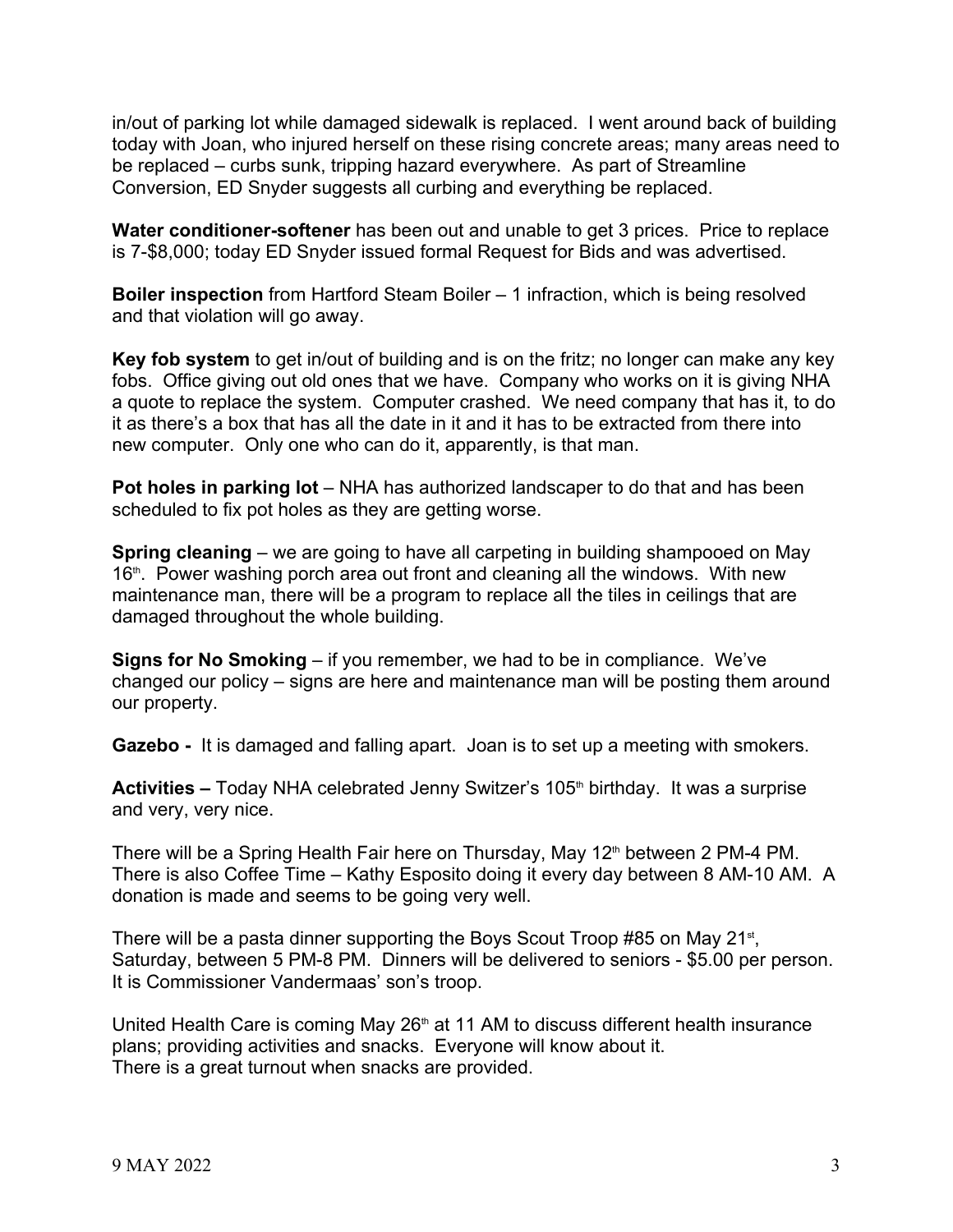Tai Kwan Do will be here available through County – Moving for Better Balance – in our Community Room every Tuesday and Thursday beginning May  $3<sup>rd</sup>$  to October between 11 AM – 12 PM. Please spread the word and register in advance for that. (It already started.)

Resident Association Meeting is May 11<sup>th</sup>. A notice was sent out.

Planet Network on free wifi. No word back yet from Mr. Boyle. There is a cost and will get back to me when he knows something.

**Vacancies –** Currently here there is one vacancy that's being painted and possibly someone already filling that unit.

**HUD Website for RAD –** Link sent to Commissioners. There will be a meeting coming in the next 2 months with tenants regarding either Streamline Voluntary Conversion or a mixture of "The Blend" – a new program by HUD and going to allow NHA to convert this public housing program to a different subsidy format Section 8. Nothing will change for residents, but it's going to allow us to be able to leverage money to make repairs to the building. ED Snyder will prepare Power Point presentation – having at least 2 meetings with all residents. Snacks again, invite Board members also and be at different times so we can explain what's going on. At that time, ED Snyder will ask everyone in writing for comments on suggestions what should be done, etc. Moving ahead with that this year. NHA out for proposals from engineering firms that are going to do an assessment for the Board with a list of all work items that need to be done. From my previous reports, you all know this building needs a lot of work. It usually takes 2 years just to get through the process and do the construction work.

**2 nd Covid Booster Shot -** Messages have been left with County about 2nd booster shot availability.

### **OLD BUSINESS**

Commissioner Vandermaas reported that she, ED Snyder and Commissioner Carlson all went to Atlantic City for a conference last week. They attended many informative seminars and learned quite a bit about Public Housing; met very nice people, had fun and it was very worthwhile. There is another one in November 2022 also.

### **PUBLIC COMMENTS**

MARILYN MILLER – 4L – If man coming in to repair window and get it open, would tenants be able to wash back of window while he's doing there. Could we talk about it? ED SNYDER: Commissioner Vandermaas is getting prices from window washing companies; trying to set up registration in our office. Price was very expensive and I didn't think many would sign up - \$20-25/window.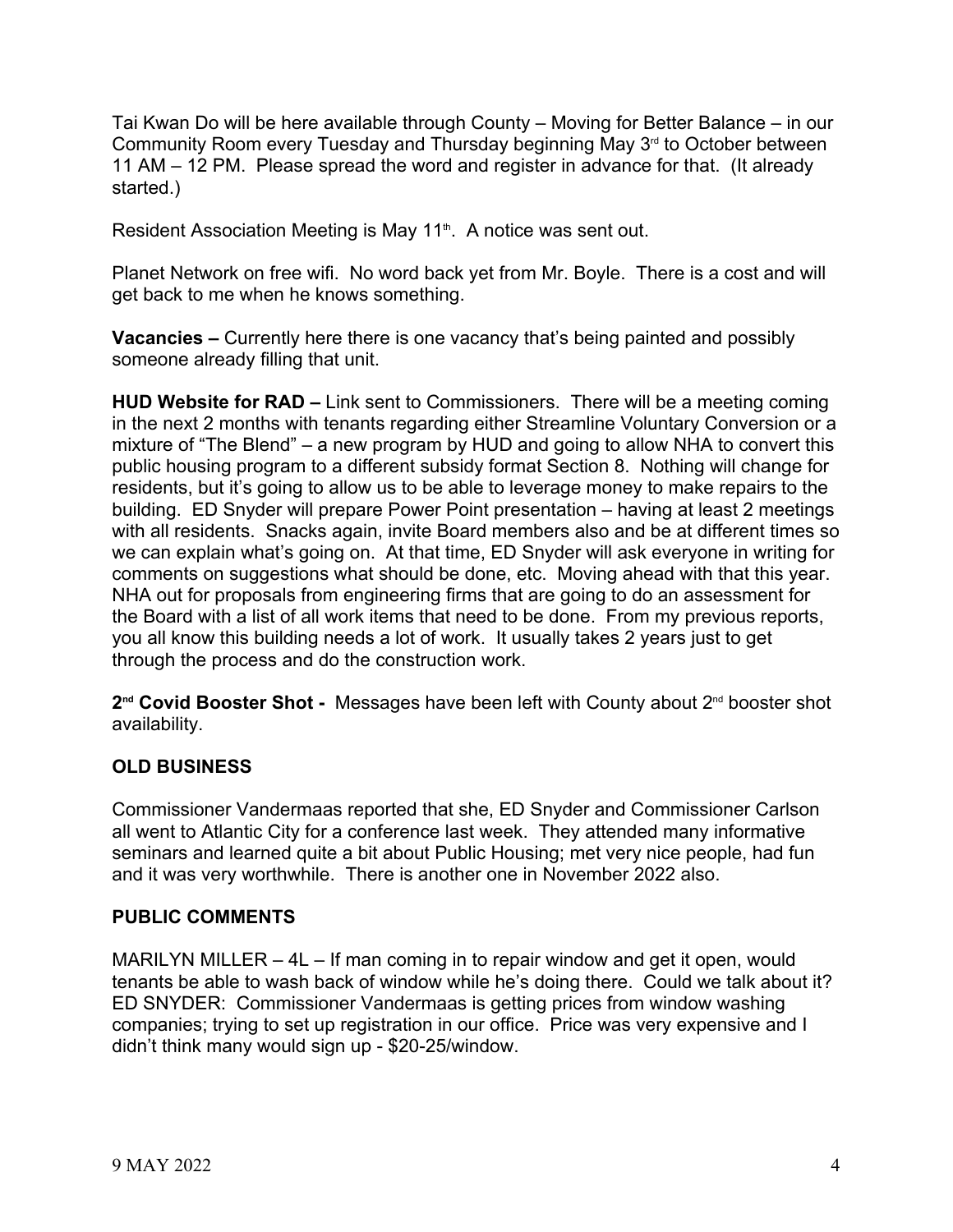ANN – 5N – Her window slides and can slip out. ED SNYDER: Probably your windows were not properly tightened, because those clips you're clipping are screws; they should be screwed down tight. A special tool is needed just to put air-conditioners in.

LAURA – 3H – If her window can't be opened, they might replace it? ED SNYDER: Call the office and put a work order; specifically stating that window and he will look at it. Most of the windows are falling down – balance on side of window can be adjusted with tension. If it's just tight, perhaps lubrication.

KATHLEEN  $-2L -$  If we see man in hallway, can we just ask him to fix window if it's stuck or a work order is needed? ED SNYDER: Go to office as it has to be in computer system, because purpose of Work Order is it tells us the items that are broken in building, so we know what long-term needs to be replaced. Just call office, you don't need to come down. CHAIRMAN FIEDORCZYK: You will have a better response now because someone is here 5-days a week, but work order still needed.

# **NEW BUSINESS**

CHAIRMAN FIEDORCZYK: Commissioner Carlson took me out to look at gazebo. Is it possible to do wooden one like the one in back, as this other is plastic. ED SNYDER: Question is do you want another gazebo or do away with it. (Major discussion followed with various opinions.) Smokers use it all the time. Other gazebo is too difficult for some people to get there.

Question was could covering be put over benches in front of building. ED SNYDER: Is it more than 25' from entrance? If it doesn't meet the requirements of "no smoking", then it's no. It is 25' from sidewalk – people walk from sidewalk to entrance. Issue with gazebo here is: they're saying it's not 25' from building as there is a walkway. As people come in, it's in violation of No Smoking Act. **It is any entranceway.** Technically, they should not be smoking in there. We will check with non-smokers again and see what they say. CHAIRMAN FIEDORCZYK: Yes, I like the gazebo out there. ED SNYDER: Places make sheds and gazebos; I can choose a size and get a price from a few companies. They will deliver and install. (Board members all agreed yes, check it out.) Gazebo is falling apart. (More discussion ensued; picnic tables suggested; No Smoking signs will be installed soon.)

GEORGE – 2P – His window is facing gazebo and can where cigarettes are disposed is very smelly; not emptied; smell travels to his window. CHAIRMAN FIEDORCZYK: We will keep working on this and come to a resolution that will be pleasant to everybody. ED SNYDER: Will get price for a new gazebo and picnic tables to be placed on grass in the shade. CHAIRMAN FIEDORCZYK: Perhaps put stone down in the picnic area; make an area pleasant for non-smokers.

GEORGE: Landscapers are careless when using weed whackers and debris blown all over cars. ED SNYDER: Will speak to him and if it continues, let ED Snyder know.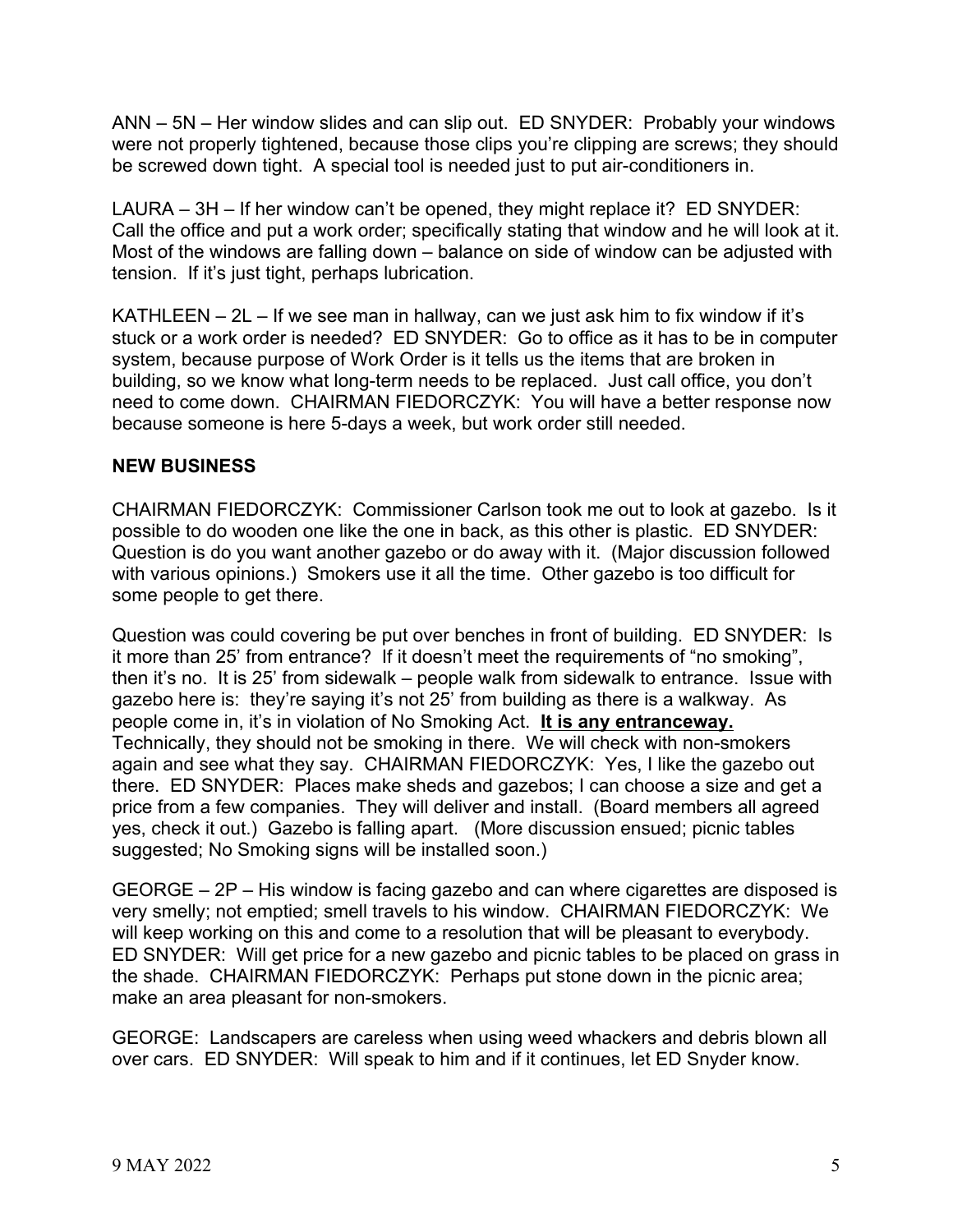SUE – 4B – Vents in hallway have never been cleaned. CHAIRMAN FIEDORCZYK: With new employee, there will be a walk-through of the building, identify areas that need to be attended to and a list compiled. ED SNYDER: Vents will be turned on soon; not on in winter as people say its too cold in hallways. They will be turned on now and hopefully will help with tenants complaining about smoke as that provides pressurization and air flow through building. Regarding the inspection of apartments: there were apartments where we felt people were smoking in their apartments. Letters were sent to them; told them that they have to cease smoking otherwise they're subject to being fined. There will be a follow-up. When a tenant complains, we go check. Sue also discussed about heat vent on roof and people called to turn it off in October.

# **PAYMENT OF CLAIMS – MAY 2022**

2. RESOLUTION #2022-19 – APPROVAL OF BILL LIST FOR MAY 2022 MEETING

WHEREAS, while administering the operations of the Newton Housing Authority expenses are incurred; and

WHEREAS, it is necessary to pay invoices monthly after being presented to the Board of Commissioners;

NOW THEREFORE, BE IT RESOLVED by the Board of Commissioners of the Newton Housing Authority as follows:

- 1. That the attached list of bills for May 2022 meeting in the amount of \$107,780.10 be approved for payment.
- 2. That the proper officers of the Authority be authorized to pay all items on the list of invoices.
- 3. That this Resolution shall take effect immediately.

Motion to approve payment of claims made by Commissioner Crossley; 2<sup>nd</sup> by Chairman Fiedorczyk. There was a check for Commissioner Carlson in the amount of \$296.85 also approved.

| ROLL CALL: | Chairman Fiedorczyk            | Yes     |  |
|------------|--------------------------------|---------|--|
|            | <b>Commissioner Vandermaas</b> | Yes     |  |
|            | <b>Commissioner Crossley</b>   | Yes     |  |
|            | <b>Commissioner Carlson</b>    | Yes     |  |
|            | <b>Commissioner Bitondo</b>    | Excused |  |

(Commissioners Vandermaas & Carlson abstained on vote regarding them receiving checks.)

# **ADJOURNMENT**